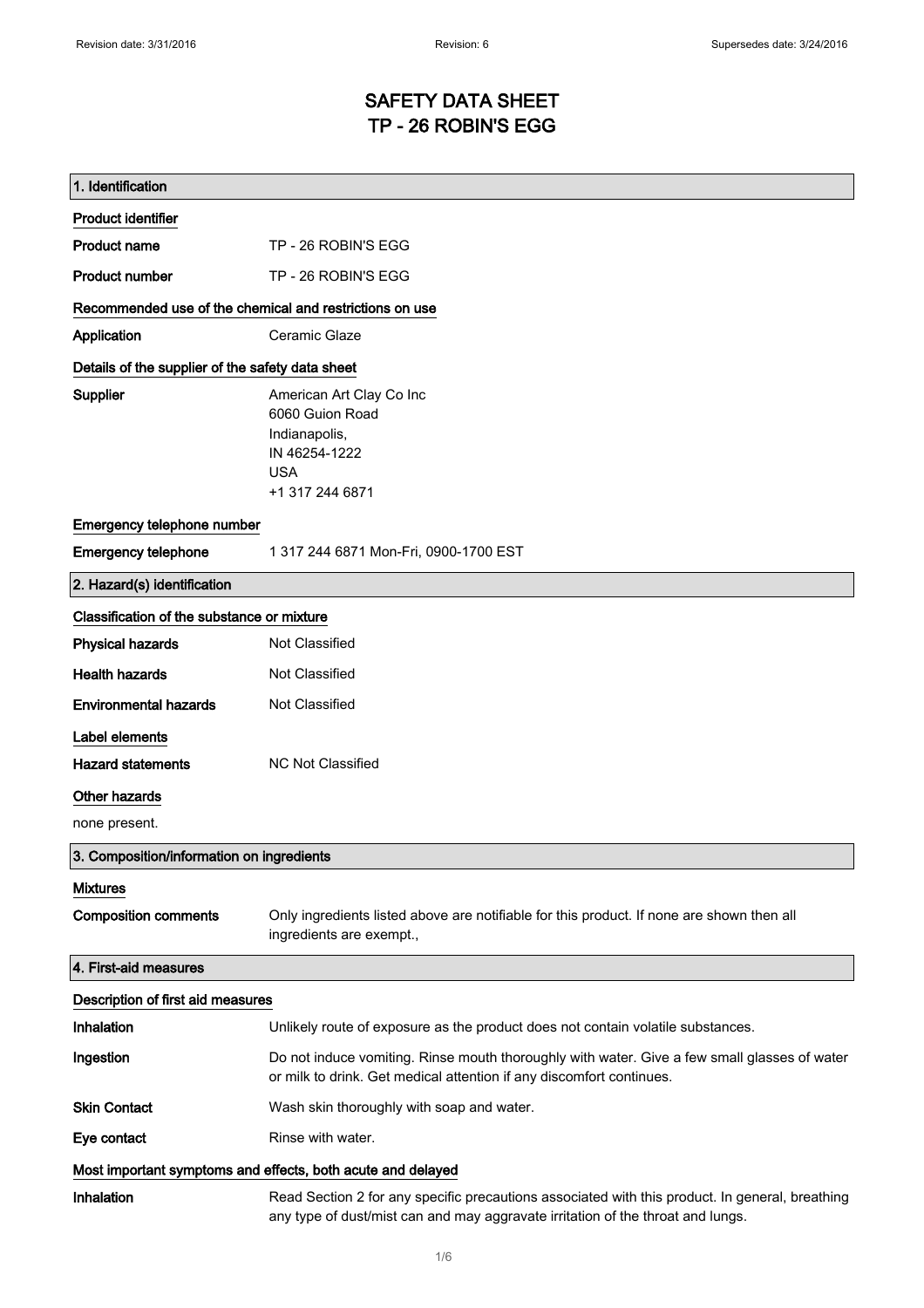| Ingestion                                                    | Read Section 2 for any specific precautions associated with the use of this product. Products<br>with specific warnings about ingestion will give guidance there.                                                                                                                                           |
|--------------------------------------------------------------|-------------------------------------------------------------------------------------------------------------------------------------------------------------------------------------------------------------------------------------------------------------------------------------------------------------|
| <b>Skin contact</b>                                          | Read Section 2 for any specific precautions associated with the use of this product. In general<br>most ceramic glazes, clays and special products will tend to have a drying effect on the skin<br>and may cause some sensitivity to users with sensitive skin.                                            |
| Eye contact                                                  | Read Section 2 for any specific precautions associated with the use of this product. In general<br>most ceramic and special products contain materials that maybe abrasive to eyes. Keeping<br>materials from contacting the eyes is prudent. If contact does occur, flush with clean water, do<br>not rub. |
|                                                              | Indication of immediate medical attention and special treatment needed                                                                                                                                                                                                                                      |
| Notes for the doctor                                         | Treat symptomatically.                                                                                                                                                                                                                                                                                      |
| 5. Fire-fighting measures                                    |                                                                                                                                                                                                                                                                                                             |
| <b>Extinguishing media</b>                                   |                                                                                                                                                                                                                                                                                                             |
| Suitable extinguishing media                                 | Use fire-extinguishing media suitable for the surrounding fire.                                                                                                                                                                                                                                             |
| Special hazards arising from the substance or mixture        |                                                                                                                                                                                                                                                                                                             |
| Specific hazards                                             | The product is not believed to present a hazard due to its physical nature.                                                                                                                                                                                                                                 |
| <b>Advice for firefighters</b>                               |                                                                                                                                                                                                                                                                                                             |
| Special protective equipment<br>for firefighters             | Use protective equipment appropriate for surrounding materials.                                                                                                                                                                                                                                             |
| 6. Accidental release measures                               |                                                                                                                                                                                                                                                                                                             |
|                                                              | Personal precautions, protective equipment and emergency procedures                                                                                                                                                                                                                                         |
| <b>Personal precautions</b>                                  | For personal protection, see Section 8.                                                                                                                                                                                                                                                                     |
| <b>Environmental precautions</b>                             |                                                                                                                                                                                                                                                                                                             |
| <b>Environmental precautions</b>                             | Please read Section 2 completely. If any environmental warnings such as; H411 or H412 are<br>listed in Section 2, please use appropriate procedures when disposing of product and<br>container. Do not put materials into waterways or sewers.                                                              |
| Methods and material for containment and cleaning up         |                                                                                                                                                                                                                                                                                                             |
| Methods for cleaning up                                      | Collect spillage for reclamation or absorb in vermiculite, dry sand or similar material.                                                                                                                                                                                                                    |
| Reference to other sections                                  | For waste disposal, see Section 13. For personal protection, see Section 8.                                                                                                                                                                                                                                 |
| 7. Handling and storage                                      |                                                                                                                                                                                                                                                                                                             |
| Precautions for safe handling                                |                                                                                                                                                                                                                                                                                                             |
| <b>Usage precautions</b>                                     | Read label before use. Do not eat, drink or smoke when using this product. Good personal<br>hygiene procedures should be implemented. Wash hands and any other contaminated areas<br>of the body with soap and water before leaving the work site.                                                          |
| Conditions for safe storage, including any incompatibilities |                                                                                                                                                                                                                                                                                                             |
| <b>Storage precautions</b>                                   | Store in tightly-closed, original container in a dry and cool place.                                                                                                                                                                                                                                        |
| Specific end uses(s)                                         |                                                                                                                                                                                                                                                                                                             |
| Specific end use(s)                                          | The identified uses for this product are detailed in Section 1.2.                                                                                                                                                                                                                                           |
| 8. Exposure Controls/personal protection                     |                                                                                                                                                                                                                                                                                                             |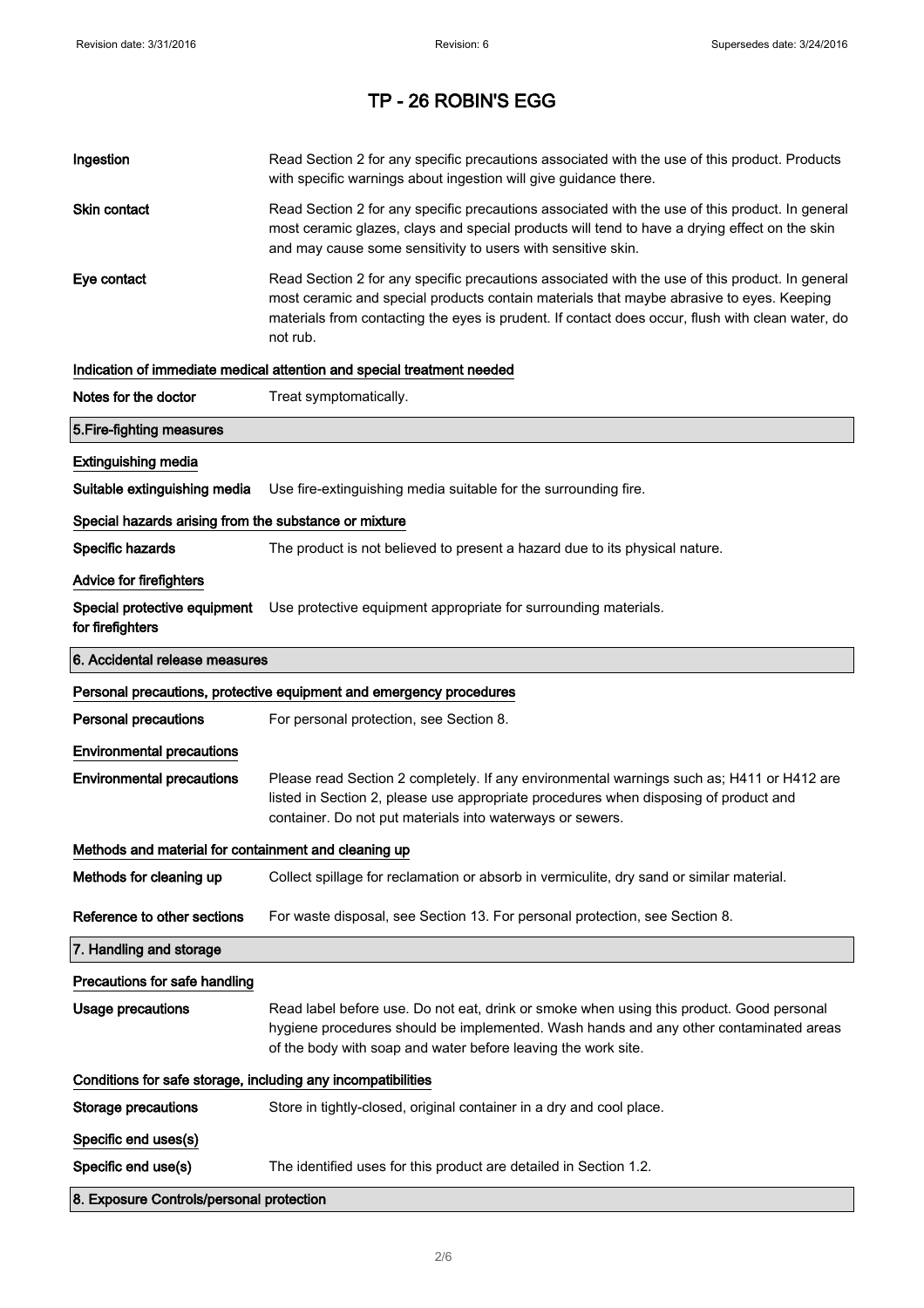| Ingredient comments                 | Only ingredients listed n Section 3 are notifiable for this product. If none are shown then all<br>ingredients are exempt.                                                                                           |
|-------------------------------------|----------------------------------------------------------------------------------------------------------------------------------------------------------------------------------------------------------------------|
| <b>Exposure controls</b>            |                                                                                                                                                                                                                      |
| Appropriate engineering<br>controls | No specific ventilations requirements unless the "FAN" pictogram is shown above or specified<br>in Section 2.                                                                                                        |
| Eye/face protection                 | No specific eye protection required unless the "EYE PROTECTION" pictogram is shown<br>above or specified in Section 2.                                                                                               |
| Hand protection                     | No specific hand protection required unless the "HAND PROTECTION" pictogram is shown<br>above or specified in Section 2.                                                                                             |
| Hygiene measures                    | Using good personal hygiene practices is always appropriate. Keeping a clean work space,<br>cleaning up properly when done, and not eating, drinking or smoking when using this product.                             |
| <b>Respiratory protection</b>       | No specific respiratory protection required unless the "RESPIRATOR" pictogram is shown<br>above or specified in Section 2. Using the appropriate certified protection for the operation is<br>important if required. |

#### 9. Physical and Chemical Properties

### Information on basic physical and chemical properties

| Appearance                                      | Colored liquid.           |
|-------------------------------------------------|---------------------------|
| Color                                           | Various colors.           |
| Odor                                            | Almost odorless.          |
| <b>Odor threshold</b>                           | No information available. |
| рH                                              | 6-8                       |
| <b>Melting point</b>                            | No information available. |
| Initial boiling point and range                 | No information available. |
| Flash point                                     | No information available. |
| <b>Evaporation rate</b>                         | No information available. |
| Flammability (solid, gas)                       | No information available. |
| Upper/lower flammability or<br>explosive limits | No information available. |
| Vapour pressure                                 | No information available. |
| <b>Relative density</b>                         | Greater than 1.0          |
| Solubility(ies)                                 | Not applicable.           |
| <b>Partition coefficient</b>                    | No information available. |
| <b>Auto-ignition temperature</b>                | Not applicable.           |
| <b>Decomposition Temperature</b>                | No information available. |
| <b>Viscosity</b>                                | No information available. |
| <b>Explosive properties</b>                     | none                      |
| <b>Oxidising properties</b>                     | none                      |
| Other information                               | Not applicable.           |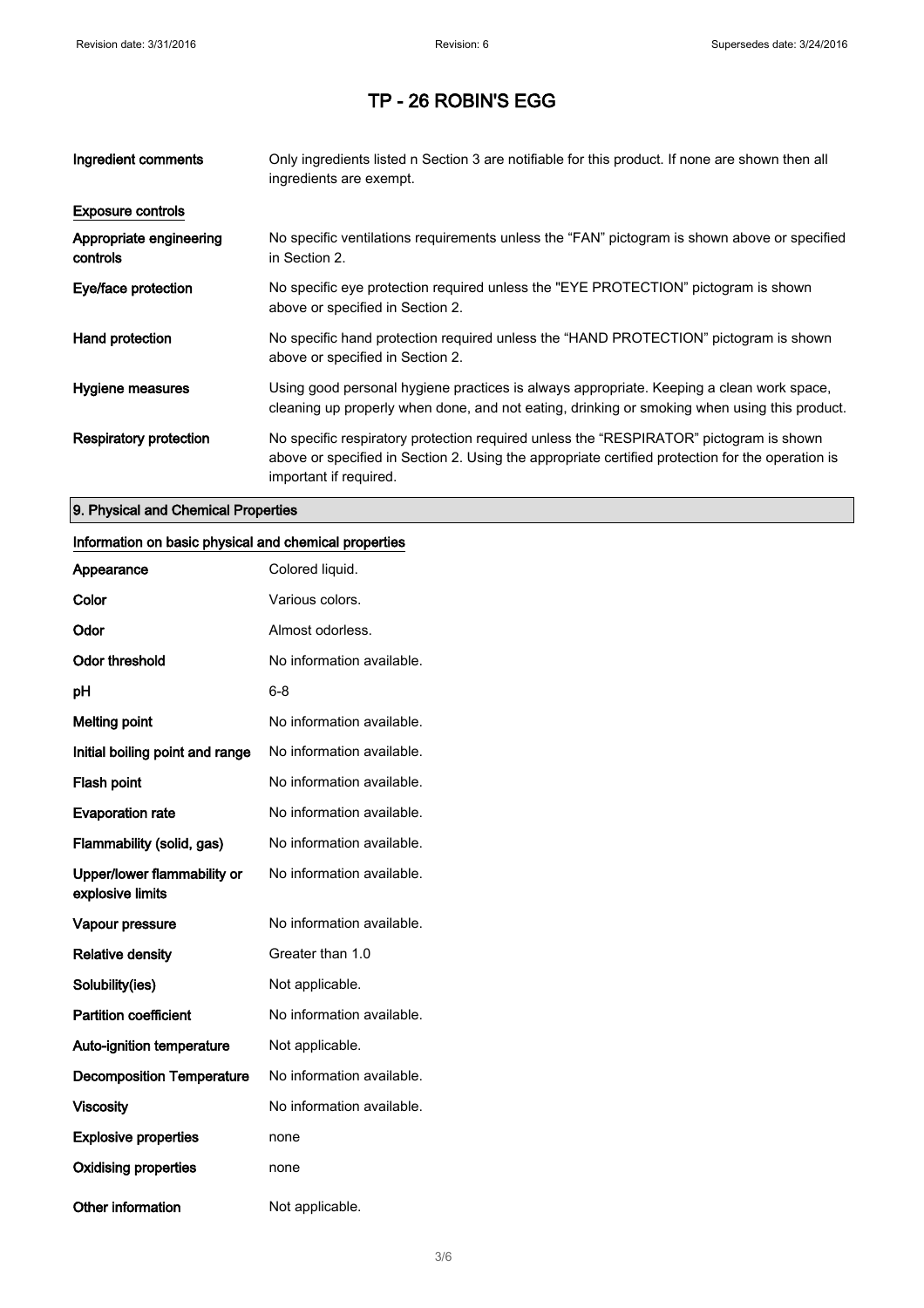| 10. Stability and reactivity          |                                                                                                                                                                                                                                                |
|---------------------------------------|------------------------------------------------------------------------------------------------------------------------------------------------------------------------------------------------------------------------------------------------|
| Reactivity                            | There are no known reactivity hazards associated with this product.                                                                                                                                                                            |
| <b>Stability</b>                      | No particular stability concerns.                                                                                                                                                                                                              |
| Possibility of hazardous<br>reactions | None known.                                                                                                                                                                                                                                    |
| <b>Conditions to avoid</b>            | None known.                                                                                                                                                                                                                                    |
| Materials to avoid                    | None known.                                                                                                                                                                                                                                    |
| Hazardous decomposition<br>products   | None known.                                                                                                                                                                                                                                    |
| 11. Toxicological information         |                                                                                                                                                                                                                                                |
| Information on toxicological effects  |                                                                                                                                                                                                                                                |
| <b>Toxicological effects</b>          | Please read Section 2 thoroughly to understand the toxicological risks, (if any) and<br>precautions for safe use (if any).                                                                                                                     |
| Skin corrosion/irritation             |                                                                                                                                                                                                                                                |
| <b>Skin sensitization</b>             |                                                                                                                                                                                                                                                |
| <b>Skin sensitisation</b>             | Based on available data the classification criteria are not met.                                                                                                                                                                               |
| Eye contact                           | May cause temporary eye irritation.                                                                                                                                                                                                            |
| 12. Ecological Information            |                                                                                                                                                                                                                                                |
| <b>Ecotoxicity</b>                    | Please read Section 2 completely. If any environmental warnings such as; H411 or H412 are<br>listed in Section 2, please use appropriate procedures when disposing of product and<br>container. Do not put materials into waterways or sewers. |
| <b>Toxicity</b>                       |                                                                                                                                                                                                                                                |
| <b>Toxicity</b>                       | Please read Section 2 completely. If any environmental warnings such as; H411 or H412 are<br>listed in Section 2, please use appropriate procedures when disposing of product and<br>container. Do not put materials into waterways or sewers. |
| Persistence and degradability         |                                                                                                                                                                                                                                                |
| Persistence and degradability         | No data available.                                                                                                                                                                                                                             |
| Biodegradation                        | Not inherently biodegradable.                                                                                                                                                                                                                  |
| <b>Bioaccumulative potential</b>      |                                                                                                                                                                                                                                                |
| <b>Partition coefficient</b>          | No information available.                                                                                                                                                                                                                      |
| Mobility in soil                      |                                                                                                                                                                                                                                                |
| <b>Mobility</b>                       | Semi-mobile.                                                                                                                                                                                                                                   |
| Results of PBT and vPvB assessment    |                                                                                                                                                                                                                                                |
| Results of PBT and vPvB<br>assessment | This product does not contain any substances classified as PBT or vPvB.                                                                                                                                                                        |
| Other adverse effects                 |                                                                                                                                                                                                                                                |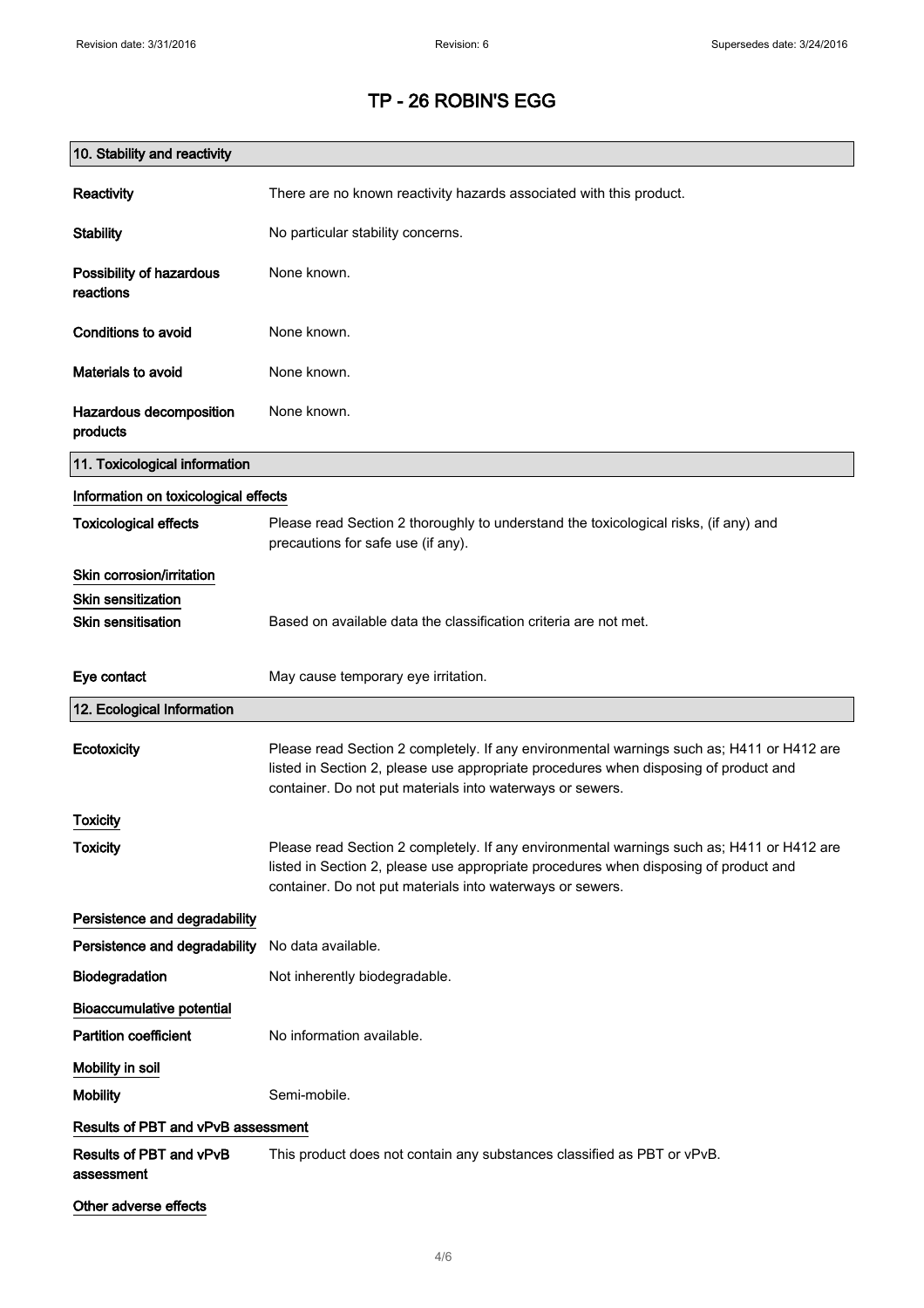| Other adverse effects                                                                                                                                                                                                                             | None known.                                                                                                                                                                                  |  |
|---------------------------------------------------------------------------------------------------------------------------------------------------------------------------------------------------------------------------------------------------|----------------------------------------------------------------------------------------------------------------------------------------------------------------------------------------------|--|
| 13. Disposal considerations                                                                                                                                                                                                                       |                                                                                                                                                                                              |  |
| Waste treatment methods                                                                                                                                                                                                                           |                                                                                                                                                                                              |  |
| <b>General information</b>                                                                                                                                                                                                                        | Dispose of waste product or used containers in accordance with local regulations When<br>handling waste, the safety precautions applying to handling of the product should be<br>considered. |  |
| 14. Transport information                                                                                                                                                                                                                         |                                                                                                                                                                                              |  |
| General                                                                                                                                                                                                                                           | The product is not covered by international regulations on the transport of dangerous goods<br>(IMDG, IATA, DoT).                                                                            |  |
| <b>UN Number</b>                                                                                                                                                                                                                                  |                                                                                                                                                                                              |  |
| Not applicable.                                                                                                                                                                                                                                   |                                                                                                                                                                                              |  |
| UN proper shipping name                                                                                                                                                                                                                           |                                                                                                                                                                                              |  |
| Not applicable.                                                                                                                                                                                                                                   |                                                                                                                                                                                              |  |
| Transport hazard class(es)                                                                                                                                                                                                                        |                                                                                                                                                                                              |  |
| No transport warning sign required.                                                                                                                                                                                                               |                                                                                                                                                                                              |  |
| Packing group                                                                                                                                                                                                                                     |                                                                                                                                                                                              |  |
| Not applicable.                                                                                                                                                                                                                                   |                                                                                                                                                                                              |  |
| <b>Environmental hazards</b>                                                                                                                                                                                                                      |                                                                                                                                                                                              |  |
| <b>Environmentally Hazardous Substance</b><br>Please refer to Section 2 for any environmental hazards associated with this product. If H411/H412 warnings are shown then<br>please verify packaging and labeling requirements for larger volumes. |                                                                                                                                                                                              |  |
| Special precautions for user                                                                                                                                                                                                                      |                                                                                                                                                                                              |  |
| Not applicable.                                                                                                                                                                                                                                   |                                                                                                                                                                                              |  |
| Transport in bulk according to Not applicable.<br>Annex II of MARPOL 73/78<br>and the IBC Code                                                                                                                                                    |                                                                                                                                                                                              |  |
| 15. Regulatory information                                                                                                                                                                                                                        |                                                                                                                                                                                              |  |
| <b>US State Regulations</b><br>None of the ingredients are listed or exempt.                                                                                                                                                                      | California Proposition 65 Carcinogens and Reproductive Toxins                                                                                                                                |  |
| Inventories                                                                                                                                                                                                                                       |                                                                                                                                                                                              |  |
| Canada - DSL/NDSL<br>All the ingredients are listed or exempt.                                                                                                                                                                                    |                                                                                                                                                                                              |  |
| <b>US-TSCA</b>                                                                                                                                                                                                                                    |                                                                                                                                                                                              |  |
| All the ingredients are listed or exempt.                                                                                                                                                                                                         |                                                                                                                                                                                              |  |
| US - TSCA 12(b) Export Notification<br>All the ingredients are listed or exempt.                                                                                                                                                                  |                                                                                                                                                                                              |  |

16. Other information